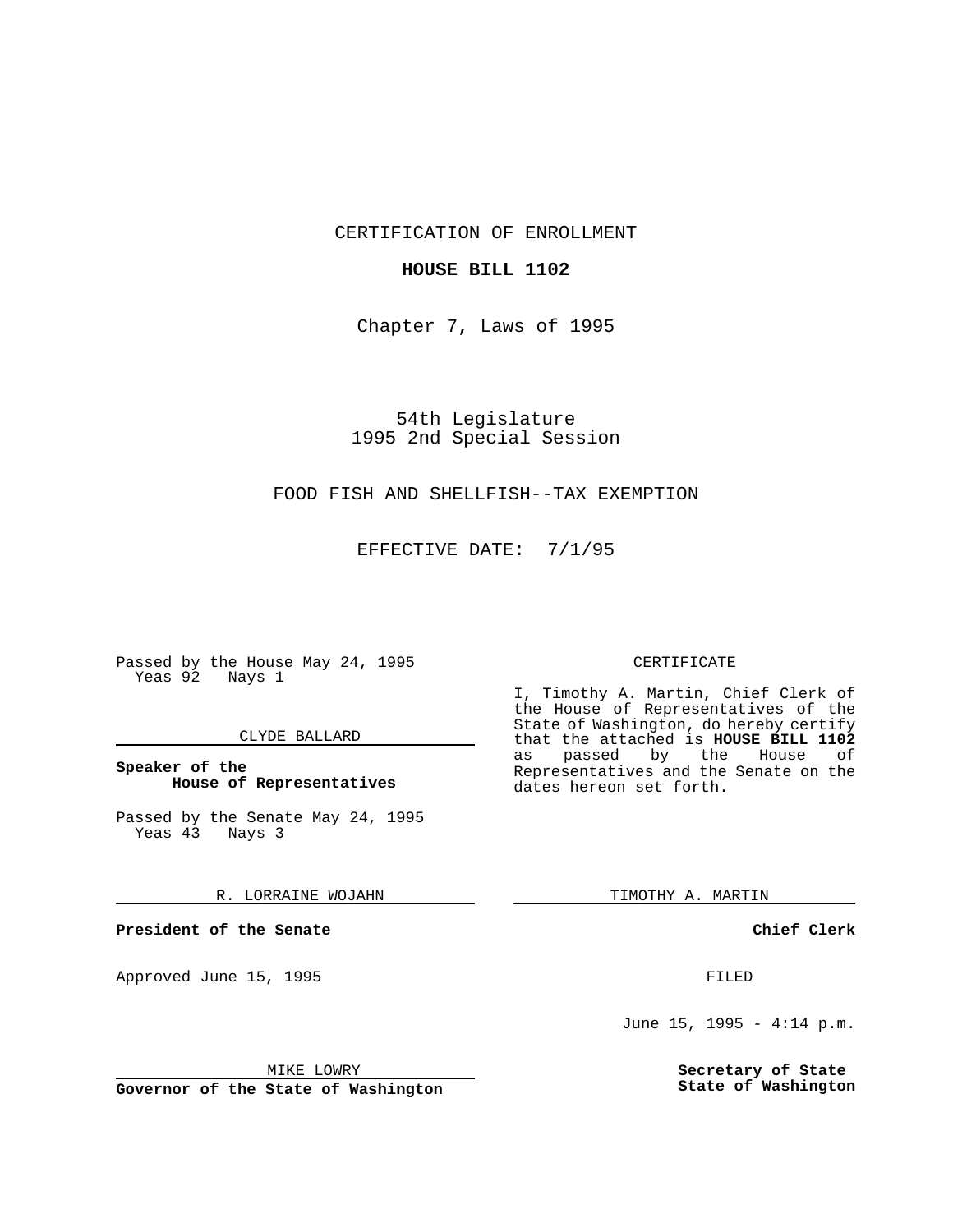# **HOUSE BILL 1102** \_\_\_\_\_\_\_\_\_\_\_\_\_\_\_\_\_\_\_\_\_\_\_\_\_\_\_\_\_\_\_\_\_\_\_\_\_\_\_\_\_\_\_\_\_\_\_

\_\_\_\_\_\_\_\_\_\_\_\_\_\_\_\_\_\_\_\_\_\_\_\_\_\_\_\_\_\_\_\_\_\_\_\_\_\_\_\_\_\_\_\_\_\_\_

Passed Legislature - 1995 2nd Special Session

#### **State of Washington 54th Legislature 1995 Regular Session**

**By** Representatives Sheldon, Johnson, Basich, Hargrove, Hatfield, Koster, Quall, Goldsmith, Kessler, Kremen and Buck

Read first time 01/12/95. Referred to Committee on Natural Resources.

1 AN ACT Relating to tax exemptions for food fish or shellfish; 2 amending RCW 82.27.030; providing an effective date; and declaring an 3 emergency.

4 BE IT ENACTED BY THE LEGISLATURE OF THE STATE OF WASHINGTON:

5 **Sec. 1.** RCW 82.27.030 and 1985 c 413 s 3 are each amended to read 6 as follows:

 The tax imposed by RCW 82.27.020 shall not apply to: (1) Enhanced food fish originating outside the state which enters the state as (a) frozen enhanced food fish or (b) enhanced food fish packaged for retail 10 sales; (2) the growing, processing, or dealing with food fish or 11 shellfish which are raised from eggs  $((\theta \cdot r))_+$  fry, or larvae and which are under the physical control of the grower at all times until being sold or harvested; and (3) food fish, shellfish, anadromous game fish, and byproducts or parts of food fish shipped from outside the state which enter the state, except as provided in RCW 82.27.010, provided the taxpayer must have documentation showing shipping origination of fish exempt under this subsection to qualify for exemption. Such documentation includes, but is not limited to fish tickets, bills of